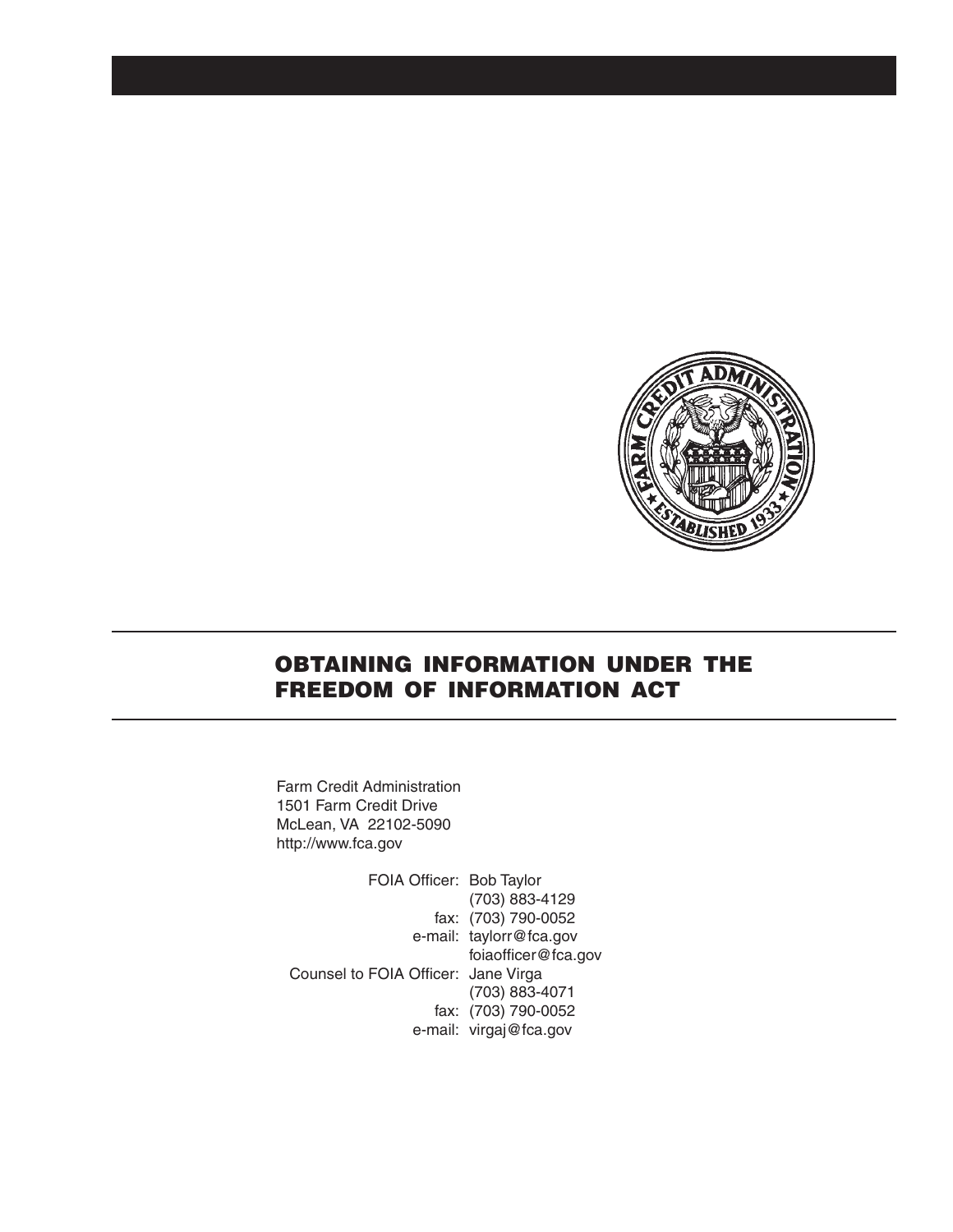# **OBTAINING INFORMATION UNDER THE FREEDOM OF INFORMATION ACT**

The Farm Credit Administration (FCA) is an independent agency in the executive branch of the United States Government. It is responsible for the regulation and examination of Farm Credit Banks, Agricultural Credit Associations, Production Credit Associations, Federal Land Credit Associations, and other related entities that collectively comprise what is known as the Farm Credit System (System). System institutions are cooperatives that furnish credit and closely related services to farmers, ranchers, producers, and harvesters of aquatic products, and to their cooperatives and farm related businesses. Initially created by an Executive Order of the President in 1933, the FCA now derives its powers and authorities from the Farm Credit Act of 1971, as amended (Act), 12 U.S.C. §§ 2001 et seq. The FCA promulgates regulations to implement the Act and examines System institutions for compliance with applicable statutes, regulations, and safe and sound banking practices.

The FCA's authority is generally commensurate with other Federal financial regulators. The FCA's policy is determined by a full-time 3-person board whose members are appointed by the President with the advice and consent of the United States Senate. The President designates 1 of the members as the chairman of the board. The chairman also serves as the FCA's chief executive officer. The FCA is not a System institution and is not authorized to and does not make or guarantee loans or manage the routine business activities of System institutions.

System institutions do not accept deposits. They obtain funds from the sale of bonds and from the sale of stock that borrowers must purchase in order to obtain a loan. System institutions meet the unique credit needs of the agricultural community and promote borrower ownership, management, and control. System institutions, which are federally regulated instrumentalities of the United States, are not Federal agencies and, thus, are not subject to the FOIA.

A list of the categories of FCA records, some of which are available either in part or in whole for release to the public, are published on the back page of this handbook.

#### **The Freedom of Information Act**

The Freedom of Information Act, 5 U.S.C. § 552 (FOIA), generally provides that any person has a right enforceable in court, of access to Federal "agency records," except to the extent that such records, or portions thereof, are protected from disclosure by one of the FOIA exemptions. This Handbook is intended to help the public understand the FOIA. It is not intended to effect any persons' rights under the FOIA.

Agency records are documentary materials, such as books, papers, maps, photographs, and machine-readable materials, regardless of physical form or characteristics (e.g., electronic form or format), in the FCA's possession and control at the time the FOIA request is made. The following are **not** included within the definition of "agency record":

- Objects or articles, such as structures, furniture, vehicles, and equipment, whatever their historical value, or value as evi-1 dence.
- **Anything that is not a tangible or documentary record, such as an individual's memory or oral communication.**
- **B** Personal records of an individual not subject to agency creation or retention requirements, created and maintained primarily for the convenience of an agency employee, and not distributed to other agency employees for their official use.
- Information stored within a computer for which there is no existing computer program for retrieval of the requested informa-4 tion.

Hard copy or electronic records that are available to the public through an established distribution system. 5

1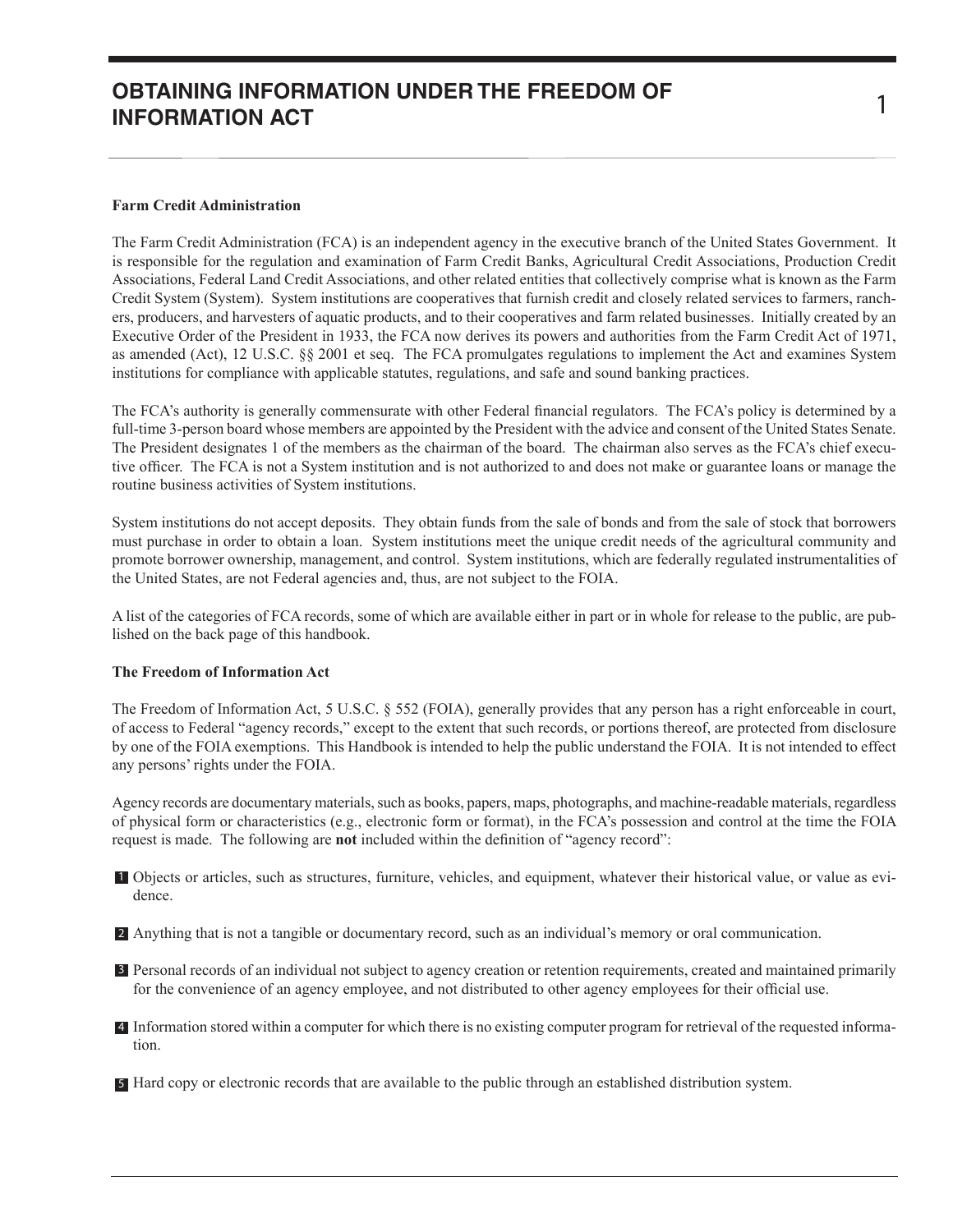2

The basic purpose of the FOIA is to ensure an informed citizenry, vital to the functioning of a democratic society. Society's interest in open government can conflict with other important interests of the general public — such as the public's interests in the effective and efficient operations of government and in the preservation of the confidentiality of sensitive, personal, commercial, and governmental information. The FOIA seeks to accomplish the goals of ensuring responsible disclosure and appropriately protecting all interests.

The FCA's FOIA regulations, found at 12 C.F.R. Part 602, are at Appendix I.

#### **The FOIA Exemptions**

A brief discussion of the FOIA exemptions follow:

**Exemption 1.** Those records properly and currently classified in the interest of national defense or foreign policy, as specifically authorized under criteria established by an Executive order.

**Exemption 2.** Records related solely to the internal personnel rules and practices of the FCA, including matters which are for the guidance of agency personnel.

**Exemption 3.** Records which are specifically exempted from disclosure by statute which permits no discretion on the issue.

**Exemption 4.** Records containing commercial or financial information obtained from any person or organization and is privileged or confidential.

**Exemption 5.** Records containing inter-agency or intra-agency memorandums or letters which would not be available by law to a party in litigation with the agency.

**Exemption 6.** Personnel and similar files, the disclosure of which would constitute a clearly unwarranted invasion of personal privacy.

**Exemption 7.** Records or information compiled for law enforcement purposes, but only to the extent that the production of such law enforcement records or information:

- **(i)** Could reasonably be expected to interfere with enforcement proceedings;
- **(ii)** Would deprive a person of a right to a fair trial or an impartial adjudication;
- **(iii)** Could reasonably be expected to constitute an unwarranted invasion of personal privacy;
- **(iv)** Could reasonably be expected to disclose the identity of a confidential source, including a State, local, or foreign agency or authority or any private institution which furnished information on a confidential basis, and in the case of a record or information compiled by criminal law enforcement authority in the course of a criminal investigation or by an agency conducting a lawful national security intelligence investigation, information furnished by a confidential source;
- **(v)** Would disclose techniques and procedures for law enforcement investigations or prosecutions, or would disclose guidelines for law enforcement investigations or prosecutions if such disclosure could reasonably be expected to risk circumvention of the law; or
- **(vi)** Could reasonably be expected to endanger the life or physical safety of any individual.

**Exemption 8.** Records of or related to examination, operation, reports of condition and performance, or reports of or related to Farm Credit institutions or institutions that are regulated and/or examined by the FCA that are prepared by, on behalf of, or for the Agency's use.

**Exemption 9.** Records containing geological and geophysical information and data (including maps) concerning wells.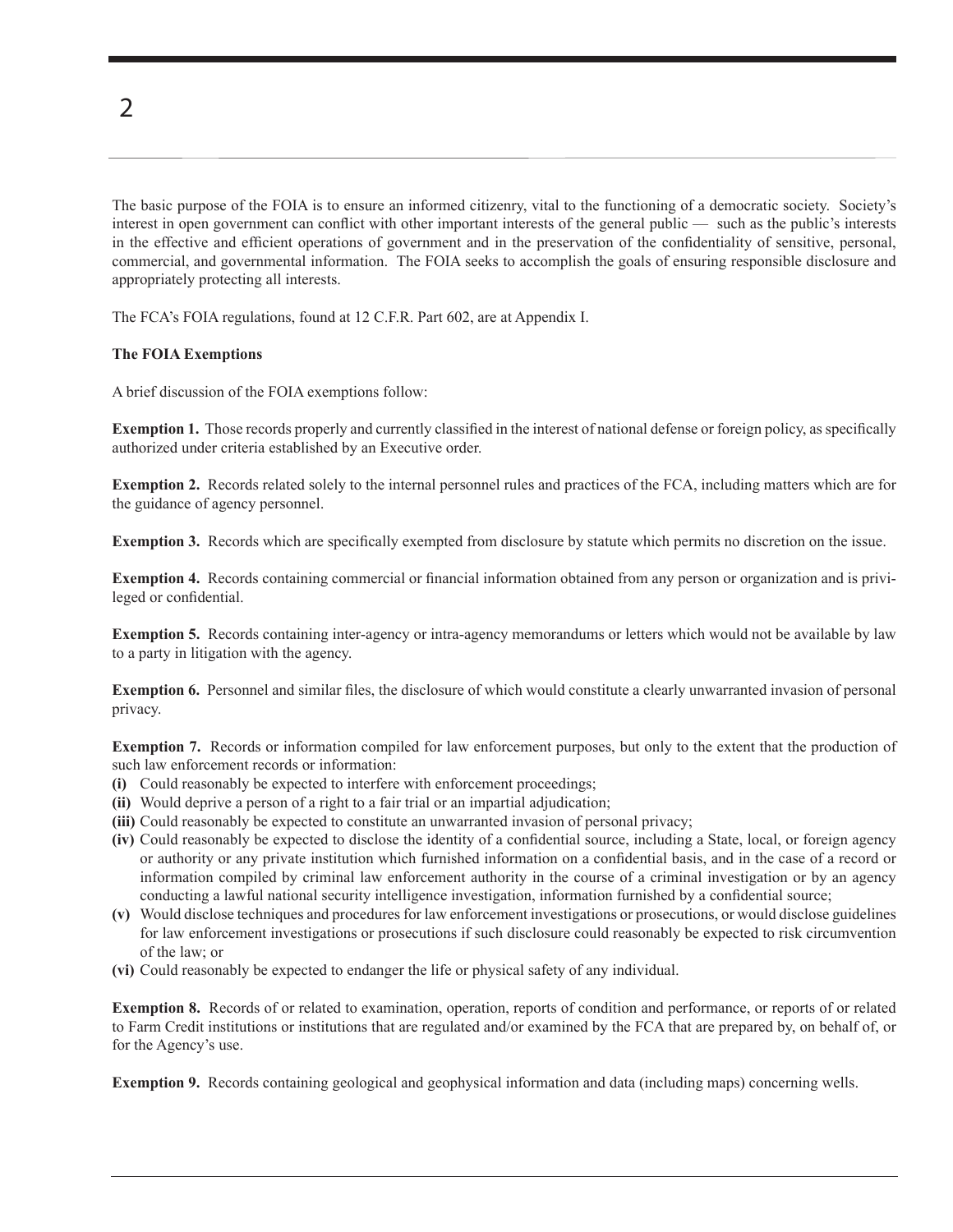The Agency records described above may be protected by one or more of the FOIA exemptions.

#### **The Current Index**

The FCA's current index listing the Agency's reading room materials, which is required by 5 U.S.C. 552(a)(2), is at Appendix II.

#### **The FOIA Request**

A FOIA request is a written request for FCA records, made by any person, organization, or business, that either explicitly or implicitly invokes the FOIA or the Agency's FOIA regulations at 12 C.F.R. Part 602. The requester must provide a reasonable description of the requested records to enable Government personnel to locate them with a reasonable amount of effort. A description should include, where possible, specific information as to dates, titles, and subject matter. The requester should indicate a willingness to pay fees if more than 2 hours of search effort or 100 pages of records are desired.

Requests for FCA records must be in writing, clearly marked "FOIA Request," and addressed to the Freedom of Information Officer, Farm Credit Administration, McLean, Virginia 22102-5090. Requests may be sent by mail, facsimile ((703) 790-0052), or electronic means (foiaofficer@fca.gov). The Freedom of Information Officer, Bob Taylor, may be reached at (703) 883-4129 or taylorr@fca.gov.

Upon receipt of a request for records made in accordance with the provisions of the FCA's regulations, the FCA will make the records or portions thereof available as promptly as practicable, except for those portions protected from mandatory disclosure by one of the nine FOIA exemptions enumerated above. Reasonably segregable portions of a record will be provided after deleting the exempt portions. Generally, the FCA will promptly process a FOIA request and provide a response determination in 20 business days.

When a request for a record is denied in whole or in part the Freedom of Information Officer will explain the exemptions that are the basis for the denial, provide a brief statement describing what the exemption(s) cover, and provide the procedures for appealing the determination.

The final response to the requester will contain information concerning the fee status of the request.

#### **Appeals**

A requester has 30 days from the date of our letter to appeal the withholding of part or all of a record. The appeal must be in writing. It may be sent by mail to the Director, Office of Management Services, Farm Credit Administration, 1501 Farm Credit Drive, McLean, VA 22102-5090 and clearly marked "FOIA Appeal" or by electronic means to foiaappeal@fca.gov." A FOIA appeal has been received by the FCA when it reaches the office of the Director, Office of Management Services.

The Director, Office of Management Services, will act upon an appeal within 20 business days of the receipt of an appeal, or any extension thereof, and will notify the requester in writing of the determination. If the determination on the appeal upholds in whole or in part the denial of the request for records, or, if a determination on the appeal has not been mailed at the end of the 20-day period or the last extension thereof, the requester is deemed to have exhausted his or her administrative remedies and has the right of review in a district court of the United States.

When an appellate authority makes a final determination to release all or a portion of the records withheld by the Freedom of Information Officer, a written response and a copy of the records so released will be forwarded promptly to the requester after compliance with any preliminary procedural requirements, such as payment of fees.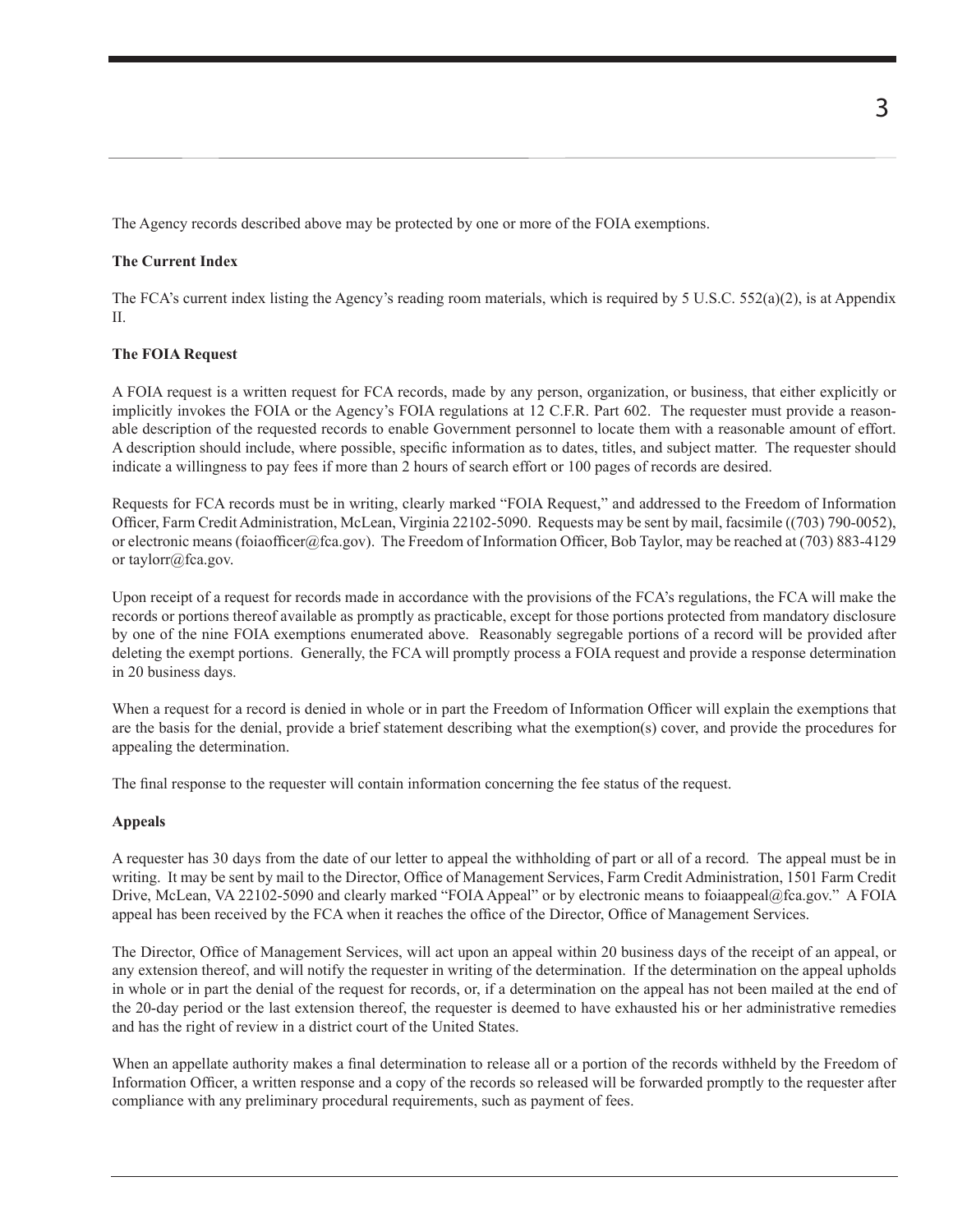## 4

#### **Fees**

Pursuant to the FOIA and an FCA regulation at 12 C.F.R. § 602.12, the FCA may charge fees for document search, review, and reproduction costs. The amount of fees depends on the type of requester. There are four categories of requesters:

*Commercial use requester*: A request for information that is from or on behalf of an individual or entity seeking information for a use or purpose that furthers the commercial, trade, or profit interests of the requester or on whose behalf the request is being made. To determine whether a request is properly classified as a commercial use request, the FCA will determine the purpose for which the documents requested will be used.

*Educational institution requester.* A request for information that is from a preschool, a public or private elementary or secondary school, an institution of undergraduate higher education, an institution of graduate higher education, an institution of professional education, and an institution of vocational education that operates a program or programs of scholarly research.

*Noncommercial scientific institution requester.* A request for information that is from an institution that is not operated on a commercial, trade, or profit basis and that is operated solely for the purpose of conducting scientific research, the results of which are not intended to promote any particular product or industry.

*Representative of the news media requester.* A request for information that is from any person actively gathering news for an entity that is organized and operated to publish or broadcast news to the public. The term news means information that is about current events or that would be of current interest to the public. Examples of news media entities include television or radio stations broadcasting to the public at large and publishers of periodicals (but only in those instances when the periodicals can qualify as disseminators of news) who make their products available for purchase or subscription by the general public.

The FCA will charge fees for records requested by persons or entities making a commercial use request in an amount that equals the full direct costs for searching for, reviewing for release, and reproducing the records sought. Commercial use requesters are not entitled to 2 hours of free search time nor 100 free pages of reproduction of documents, and may be charged the costs of searching for and reviewing records even if there is ultimately no disclosure of records.

 The FCA will charge fees for records requested by or on behalf of educational institutions and noncommercial scientific institutions in an amount that equals the cost of reproducing the documents responsive to the request, excluding the costs of reproducing the first 100 pages. For a request to be included in this category, requesters must show that the request being made is authorized by and under the auspices of a qualifying institution and that the records are not sought for a commercial use but are sought in furtherance of scholarly research (if the request is from an educational institution) or scientific research (if the request is from a noncommercial scientific institution).

The FCA will charge fees for records requested by representatives of the news media in an amount which equals the cost of reproducing the documents responsive to the request, excluding the costs of reproducing the first 100 pages. For a request to be included in this category, the requester must qualify as a representative of the news media and the request must not be made for a commercial use. A request for records supporting the news dissemination function of the requester will not be considered to be a request that is for a commercial use.

The FCA will charge fees for records requested by persons or entities that are not classified in any of the above categories in an amount that equals the full reasonable direct cost of searching for and reproducing records that are responsive to the request, excluding the first 2 hours of search time and the cost of reproducing the first 100 pages of records. Requesters in this category may be charged the cost of searching for records even if there is ultimately no disclosure of records, excluding the first 2 hours of search time.

Records are reproduced at a rate of \$.15 per page. For copies prepared by computer, such as tapes or printouts, the requester will be charged the actual cost, including operator time, of production of the tape or printout. For other methods of reproduction, the actual direct costs of producing the document(s) will be charged.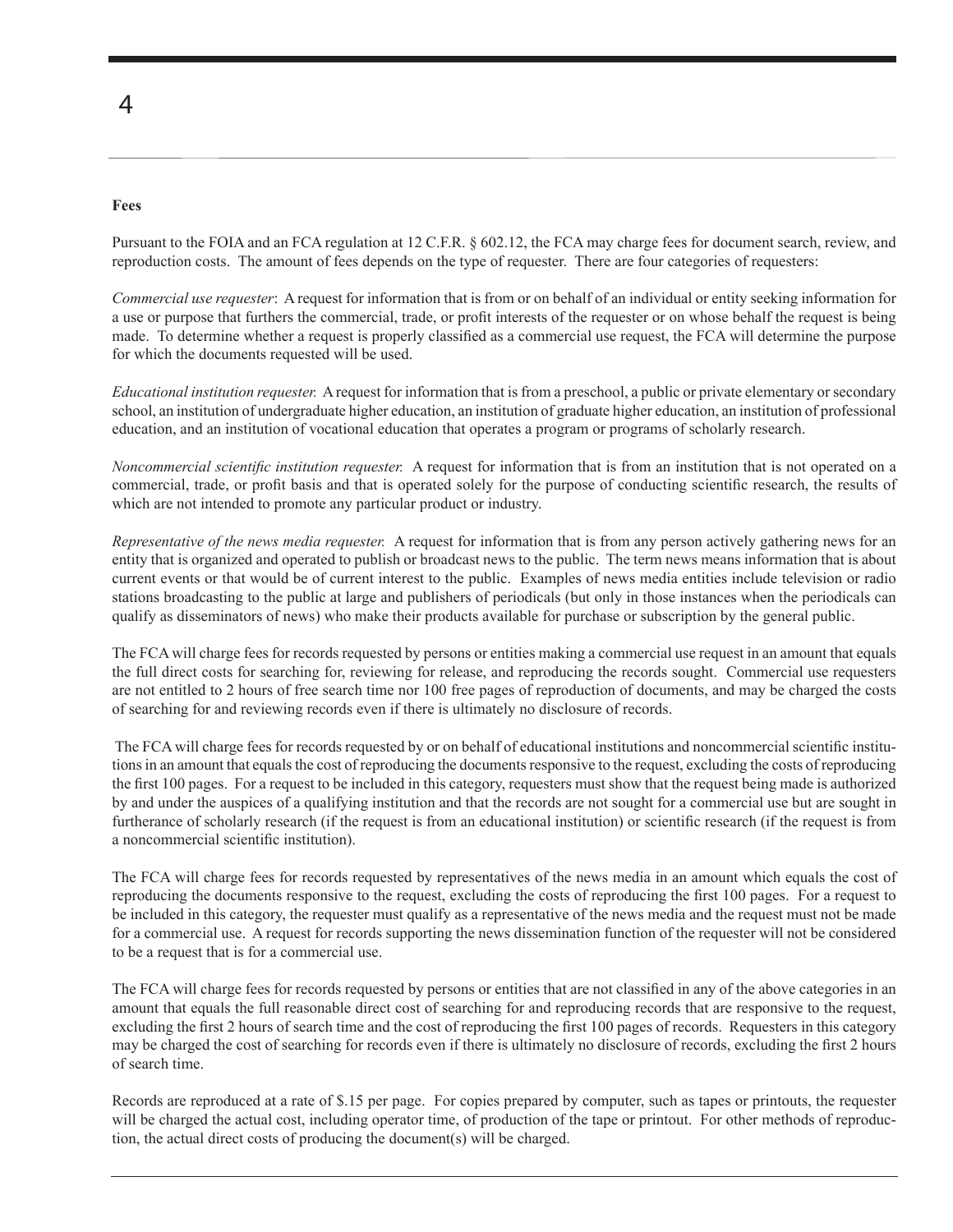#### **Waiver or Reduction of Fees**

The FCA may grant a waiver or reduction of fees if the FCA determines that disclosing the information is in the public interest because it is likely to contribute significantly to public understanding of the operations or activities of the Government and the disclosure of the information is not primarily in the commercial interest of the requester. The FCA will not charge fees to any requester, including commercial use requesters, when total assessed fees are less than \$15.

#### **Advance Payments**

Where it is anticipated that fees will amount to more than \$25 and the requester has indicated a willingness to pay fees, the request will be processed so that the fees do not exceed the agreed upon amount. If the requester has not indicated in advance a willingness to pay fees as high as are anticipated, the requester will be promptly notified of the amount of the anticipated fees and the requester's concurrence with the fee amount will be obtained prior to further processing of the request.

If the anticipated fees exceed \$250 and if the requester has a history of promptly paying fees charged in connection with information requests, the FCA may obtain satisfactory assurances that the requester will fully pay the fees anticipated and process the FOIA request without any advance payment. If the anticipated fees exceed \$250 and if the requester has no history of paying fees charged in connection with information requests, the FCA may require an advance payment of fees in an amount up to the full amount anticipated. If the requester has previously failed to pay a fee charged in connection with information requests, the FCA may require the requester to pay the fees owed, plus interest, or demonstrate that the full amount owed has been paid, and require the requester to make an advance payment of the full amount of the fees anticipated before processing a new request or a pending request from that requester.

#### **The FCA Reading Room**

The FCA's Reading Room is located at 1501 Farm Credit Drive, McLean, VA 22102-5090.

#### **FCA Home Page**

The FCA's home page may be found on the World Wide Web at http://www.fca.gov. The Government Information Locator Service identifies public information resources of the FCA and may be accessed on the Agency's home page.

#### **Annual FOIA Report**

The FCA's annual FOIA report may be obtained on the Agency's home page or by directing a request to the Freedom of Information Officer, Farm Credit Administration, McLean, Virginia 22102-5090, by mail, facsimile (703-790-0052), or electronic means. Annual reports may also be requested by telephone at (703) 883-4022.

#### **Obtaining Other FCA Information**

Reports of condition and performance (Call Reports) and other information containing nonexempt information (such as the Uniform Performance Report (UPR) and the Uniform Peer Performance Report (UPPR) that are produced from the FCA's Consolidated Reporting System (CRS) are available for purchase 90 days after the end of a quarter or fiscal year. The FCA Board Policy Statement that provides for the release of the above-mentioned reports and the fee schedule, as published in the *Federal Register*, are at Appendix III.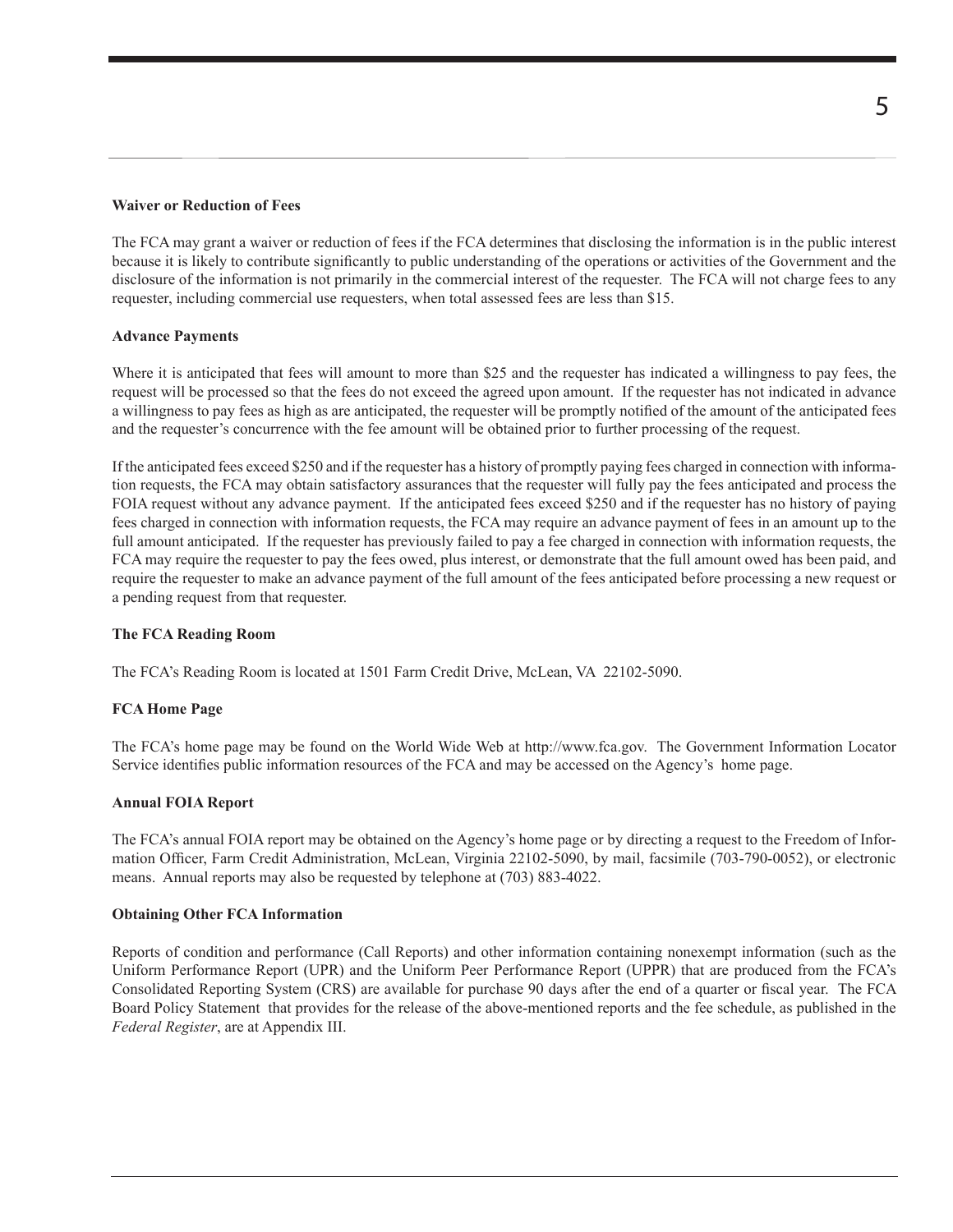# 6 PART 602 - RELEASING INFORMATION Appendix I

## **Subpart A—Information and Records Generally**

#### **§ 602.1 Purpose and scope.**

This part contains FCA's rules for disclosing our records or information; processing requests for records under the Freedom of Information Act (5 U.S.C. 552, as amended) (FOIA); FOIA fees; disclosing otherwise exempt information in litigation when FCA is not a party; and getting documents in public rulemaking files. Part 603 of this chapter tells you how to get records about yourself under the Privacy Act of 1974, 5 U.S.C. 552a.

### **§ 602.2 Disclosing reports of examination.**

- (a) Disclosure by FCA. Reports of examination are FCA property. We prepare them for our confidential use and the use of the institution examined. We do not give reports of examination to the public. Except as provided in this section, only the Chairman or the Chairman's designee may consent to disclosing reports of examination of Farm Credit System institutions and other institutions subject to our examination. You may send a written request to our General Counsel that explains why we should give permission.
- (b) Disclosure by Farm Credit System institutions. An institution that we have examined may disclose its report of examination to its officers, directors, and agents, such as its attorney or accountant, if they agree to keep the report confidential. In addition, banks may disclose their reports of examination to their affiliated associations, associations may disclose their reports to their supervisory bank, and service corporations may disclose their reports of examination to the institutions that own them. An institution may not disclose these institutions' reports of examination to any other person without our written permission.
- (c) Disclosure to governmental entities. Without waiving any privilege, we will disclose reports of examination to other Federal government entities:
	- (1) In response to a Federal court order;
	- (2) In response to a request of either House or a Committee or Subcommittee of Congress; or
	- (3) When requested for confidential use in an official investigation by authorized representatives of other Federal agencies.

#### **Subpart B—Availability of Records of the Farm Credit Administration**

#### **§ 602.3 Definitions.**

Appeal means a request under the FOIA asking for the reversal of a decision.

Business information means trade secrets or other commercial or financial information that is privileged or confidential.

Business submitter means any person or entity that gives business information to the Government.

FOIA request means a written request for FCA records, made by any person or entity that either directly or indirectly invokes the FOIA or this part.

Record means all documentary materials, such as books, papers, maps, photographs, and machine-readable materials, regardless of physical form or characteristics (for example, electronic format) in our possession and control when we receive your FOIA request.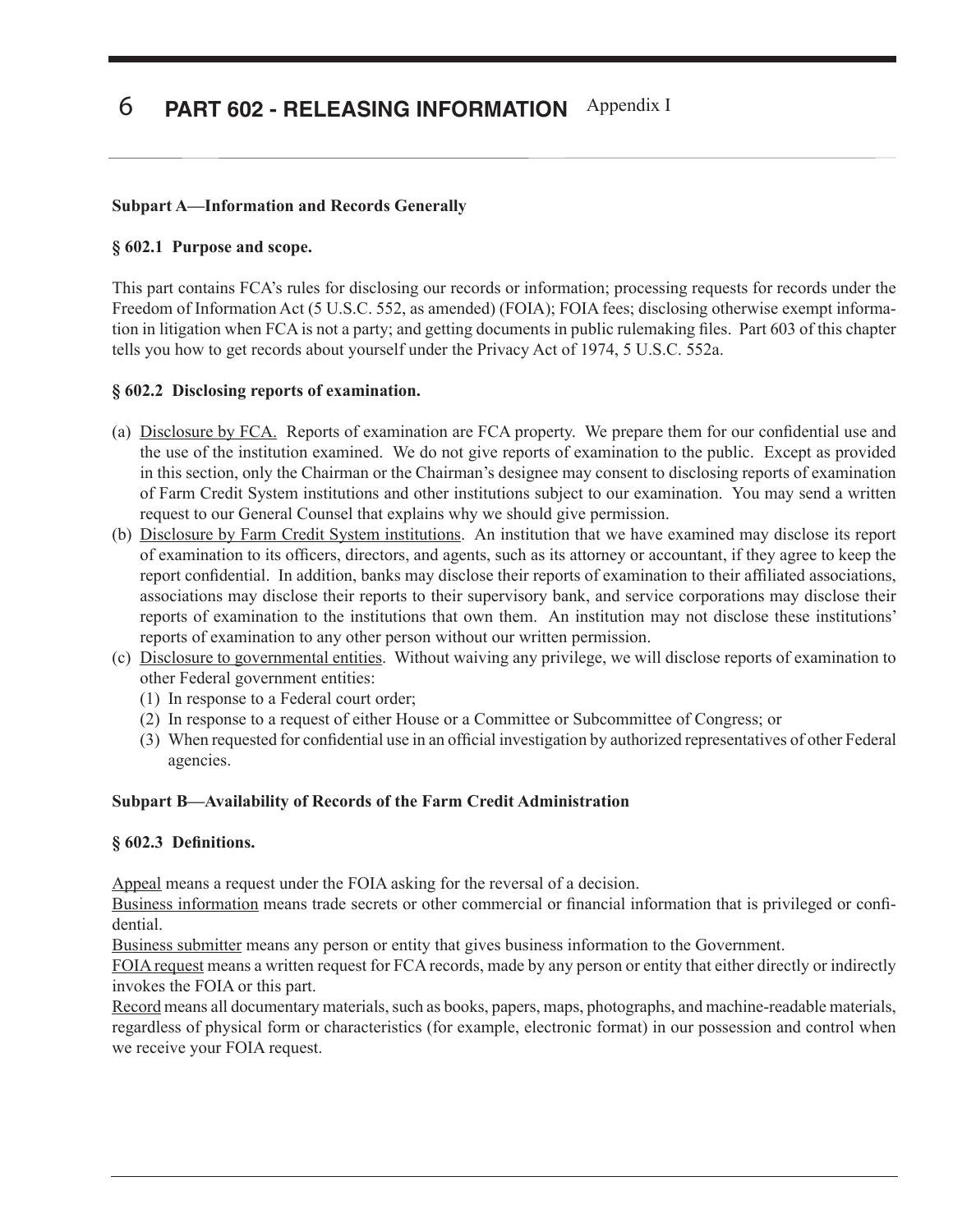#### **§ 602.4 How to make a request.**

- (a) How to make and address a request. Your request for records must be in writing and addressed to the FOIA Officer, Farm Credit Administration. You may send it:
	- (1) By mail to 1501 Farm Credit Drive, McLean, Virginia 22102-5090;
	- (2) By facsimile to (703) 790-0052; or
	- (3) By E-mail to "foiaofficer@fca.gov."
- (b) Description of requested records. You must describe the requested records in enough detail to let us find them with a reasonable effort. If the description is inadequate, we will ask you to provide more information and the 20-day response period under § 602.5(a) will not begin until we receive your reply.
- (c) Faster response. You may ask for a faster response to your FOIA request by giving us a statement, certified to be true, that you have a "compelling need." The FOIA Officer will tell you within 10 calendar days after receiving the request whether we will respond to it faster. If so, we will respond to your request as soon as we can. A "compelling need" means:
	- (1) Someone's life or physical safety may be in danger if we do not respond to the request faster; or
	- (2) You urgently need to tell the public about Federal government activity as a representative of the news media.
- (d) Request for personal information. If you or your representative requests your personal information, we may require you to give us a notarized request, identify yourself under penalty of perjury, or provide other proof of your identity.
- (e) Fees. When making a request, you must tell us the most you are willing to pay. Our charges are in the fee tables in §§ 602.11 and 602.12. You may also want to tell us the purpose of your request so we can classify your request for fee purposes.
- (f) Other requests. To ensure the public has timely information about our activities, the Office of Congressional and Public Affairs will make available copies of public documents, such as the FCA annual report and media advisories.

## **§ 602.5 FCA response to requests for records.**

- (a) Response time. Within 20 business days of receiving your request, the FOIA Officer will tell you whether we have granted or denied it. If you send your request to the wrong address, the 20-day response time will not begin until the FOIA Officer receives your request.
- (b) Extension of response time. In "unusual circumstances," the FOIA Officer may extend the 20-day response time for up to 10 more business days by telling you in writing why we need more time and the date we will mail you our response. As used in this subpart, "unusual circumstances" means our need to:
	- (1) Search for and get the requested records from field offices or other locations;
	- (2) Search for, get, and review many records identified in a single request;
	- (3) Consult with another Federal agency having a substantial interest in the request; or
	- (4) Consult with two or more FCA offices having a substantial interest in the request.
- (c) Referrals. If you ask for records we have that another Federal agency originated, we will refer the request to the originating agency and tell you about the referral. If you should have sent your request to another Federal agency, we will refer the request to that agency and so advise you.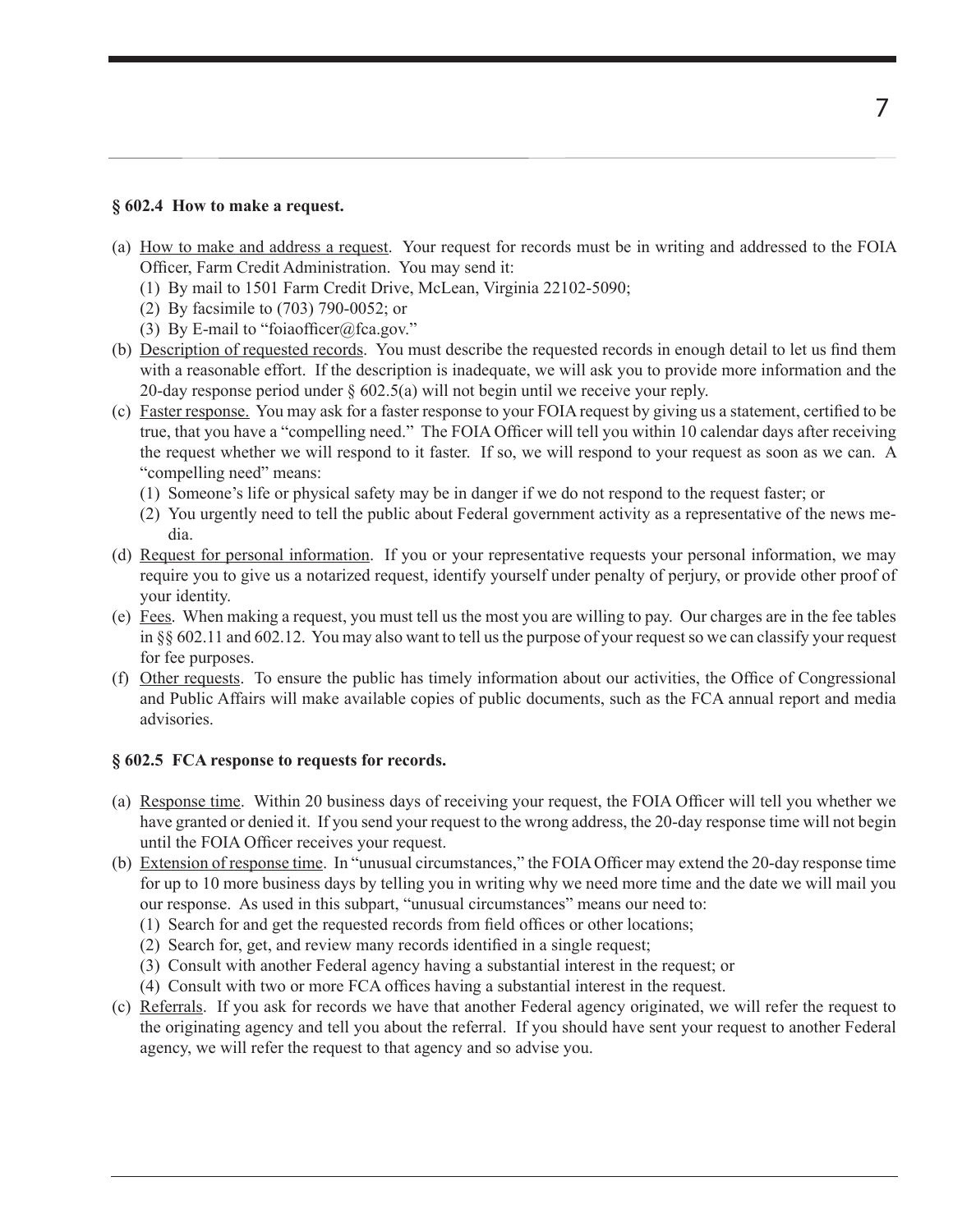## **§ 602.6 FOIA exemptions.**

The FOIA allows agencies to withhold documents in certain categories. For instance, we do not have to give you documents that relate to our examination of institutions or that would violate the personal privacy of an individual. If we do not give you a document because the FOIA does not require us to, we will tell you which FOIA exemption applies to our decision.

### **§ 602.7 Confidential business information.**

- (a) FCA disclosure. FCA may disclose business information from a business submitter only under this section. This section will not apply if:
	- (1) We decide the business submitter has no valid basis to object to disclosure;
	- (2) The information has been published lawfully or made available to the public; or
	- (3) Law (other than the FOIA) requires disclosure of the information.
- (b) Notice by FCA. When we receive a request for confidential business information, the FOIA Officer will promptly tell the requester and the business submitter in writing that the responsive records may be free from disclosure under the FOIA. We will give the business submitter a reasonable time to object to the proposed disclosure of the responsive records and tell the requester whenever:
	- (1) The business submitter has in good faith labeled the information a trade secret or commercial or financial information that is privileged or confidential. We will provide such notice for 10 years after receiving the information unless the business submitter justifies the need for a longer period; or
	- (2) We believe that disclosing the information may result in commercial or financial injury to the business submitter.
- (c) Objection to release. A business submitter who objects to our releasing the requested information should tell us in writing why the information is a trade secret or commercial or financial information that is privileged or confidential.
- (d) FCA response.
	- (1) We will consider carefully a business submitter's objections. If we decide to disclose business information over the submitter's objection, the FOIA Officer will explain to the submitter in writing why we disagreed with the submitter's objection and describe the business information to be disclosed.
	- (2) We will tell the requester and the submitter the proposed disclosure date at the same time.
	- (3) If a submitter sues to prevent release, we will promptly tell the requester and will not disclose the business information until after the court's decision.
	- (4) If a requester sues to compel disclosure, we will promptly tell the business submitter.

## **§ 602.8 Appeals.**

- (a) How to appeal. You may appeal a total or partial denial of your FOIA request within 30 calendar days of the date of the denial letter. Your appeal must be in writing and addressed to the Director, Office of Management Services (OMS), Farm Credit Administration. You may send it:
	- (1) By mail to 1501 Farm Credit Drive, McLean, Virginia 22102-5090;
	- (2) By facsimile to (703) 893-2608; or
	- (3) By E-mail to foiaappeal@fca.gov.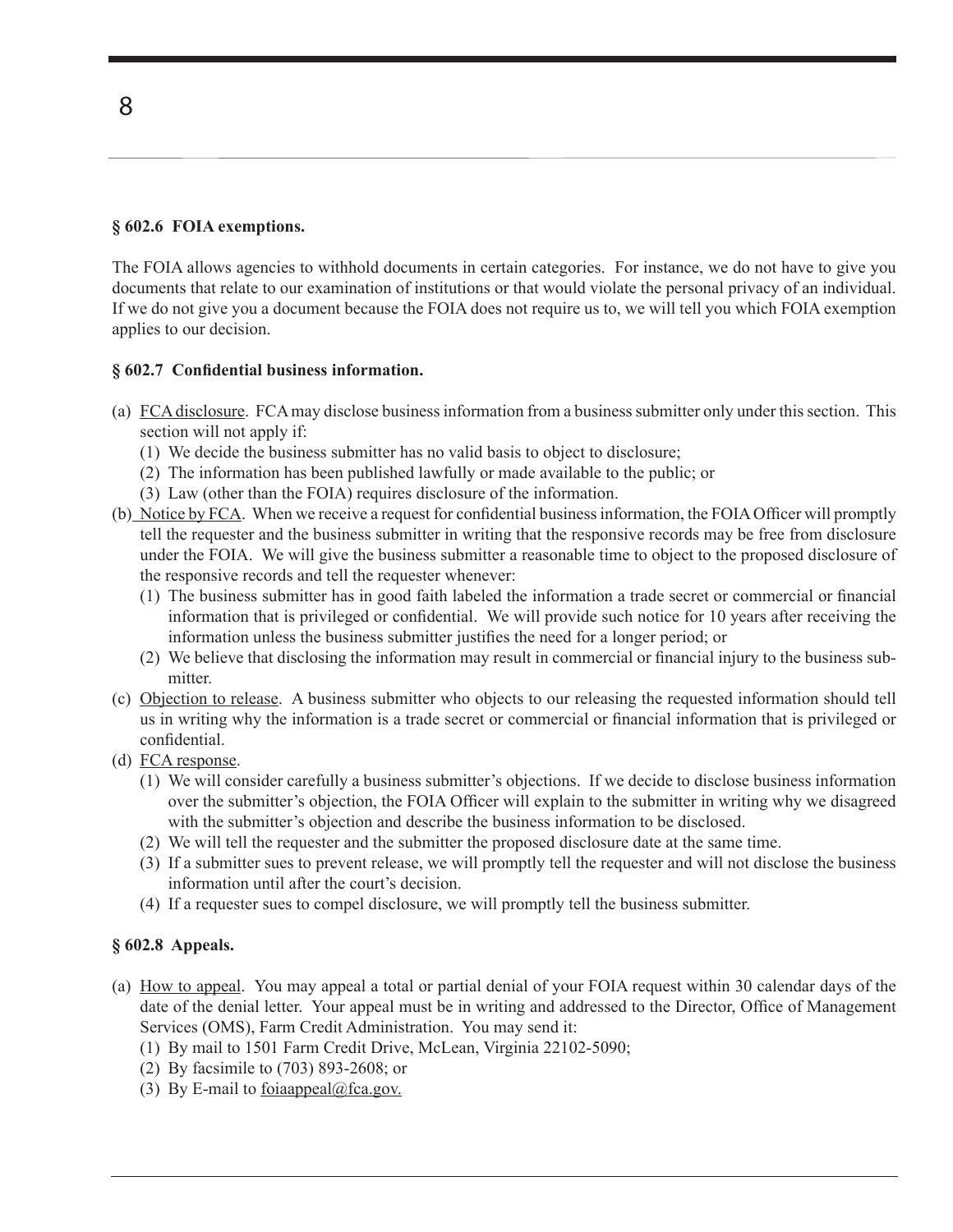- (b) FCA action on appeal. Within 20 business days of receiving your appeal, the OMS Director will tell you, in writing, whether we have granted or denied it. If you send your appeal to the wrong address, the 20-day response time will not begin until the OMS Director receives your appeal.
- (c) Unusual circumstances. In unusual circumstances, the OMS Director may extend the 20-day response time by telling you in writing why we need more time and the date we will mail you our response. All extensions, including any extension of the response time for the first request, may not total more than 10 business days.

### **§ 602.9 Current FOIA index.**

FCA will make a current index available for public inspection and copying, as required by the FOIA. We will give you an index for the cost of copying it. Because we rarely receive requests for an index, we have not published one in the *Federal Register.* 

### **Subpart C—FOIA Fees**

#### **§ 602.10 Definitions.**

Commercial use request means an information request by an individual or entity seeking information for a use or purpose that furthers the commercial, trade, or profit interests of that individual or entity.

Direct costs means the costs FCA incurs in searching for and reproducing documents to respond to a FOIA request. For a commercial use request, it also means the costs we incur in reviewing documents to respond to the request. Direct costs include the pro rated cost of the salary of the employee performing the work (based on the basic rate of pay plus 16 percent to cover benefits) and the cost of operating reproduction equipment. They do not include overhead expenses.

Educational institution means a preschool, a public or private elementary or secondary school, an institution of undergraduate or graduate higher education, an institution of professional education, or an institution of vocational education that runs a program of scholarly research.

Noncommercial scientific institution means a nonprofit institution that conducts scientific research that is not intended to promote any particular product or industry.

Pages mean 8-1/2 x 11 inch or 11 x 14 inch paper copies.

Representative of the news media means any person actively gathering news for an entity that publishes or broadcasts news to the public. "News" means information about current events or of current interest to the public. Reproduce (or reproduction) means copying a record.

Review means looking at documents found in response to a FOIA request to decide whether any portion should be withheld. It does not include the time spent resolving legal or policy issues.

Search means all time spent looking for material responsive to a FOIA request, including page-by-page or line-byline identification of material within documents.

## **§ 602.11 Fees by type of requester.**

Depending on your identity and the purpose of your request, the FCA may charge you the direct costs of searching for responsive records, reviewing the records, and reproducing them. If necessary, we will seek clarification before classifying the request.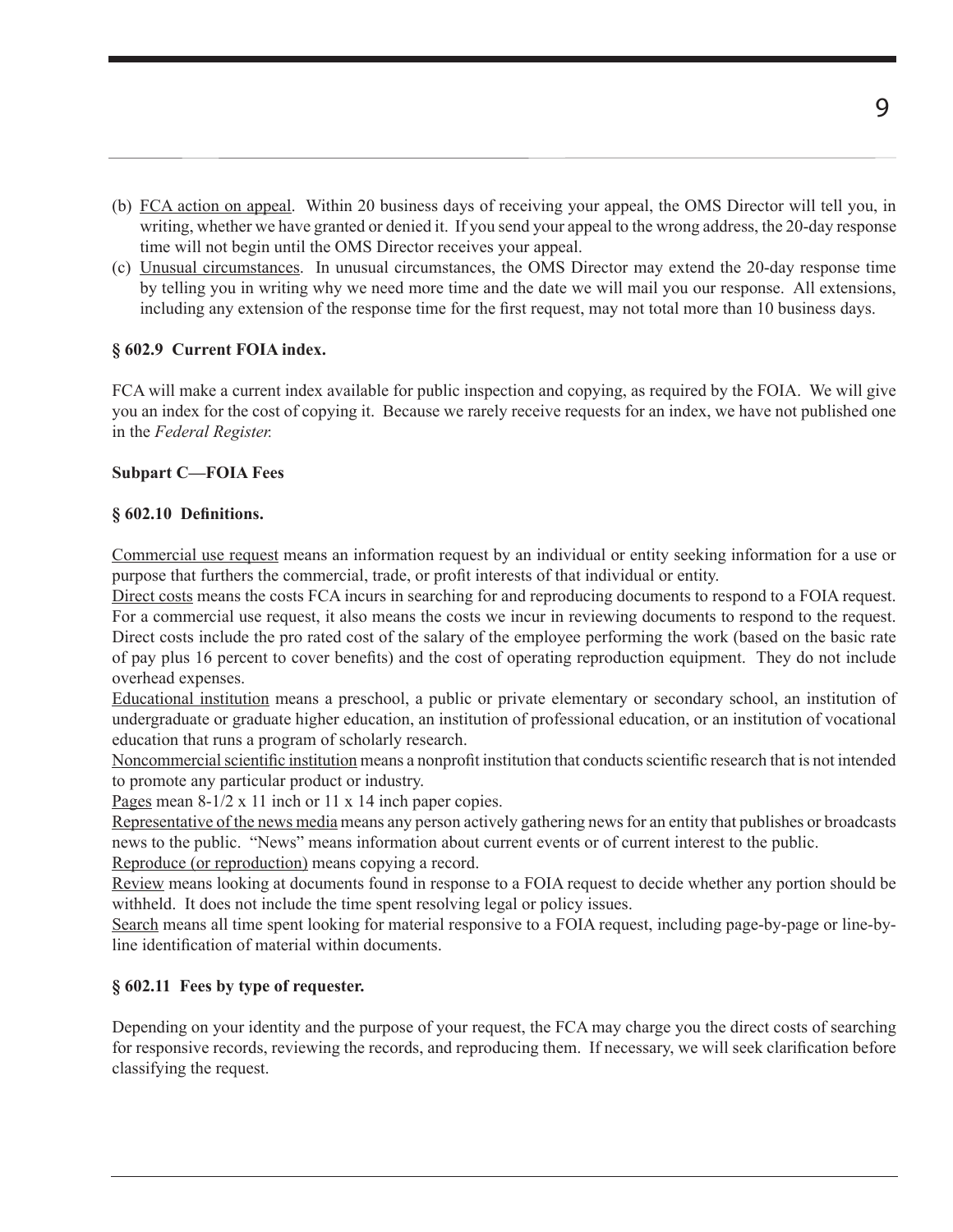- (a) Educational institutions and noncommercial scientific institutions. We charge fees for reproduction costs only. The first 100 pages are free. You must show that the request is sanctioned by an educational or noncommercial scientific institution and that you seek the records for scholarly or scientific research, not for a commercial use.
- (b) Representatives of the news media. We charge fees for reproduction costs only. The first 100 pages are free. You must be a representative of the news media, and the request must not be made for a commercial use. A request for records supporting news distribution is not a request for a commercial use.
- (c) Commercial use. We charge the direct cost for search, review, and reproduction. Commercial use requesters are not entitled to free search time or free reproduction. We will charge you even if we do not disclose any records.
- (d) All others. The first 2 hours of search time and the first 100 pages of reproduction are free. After that, we will charge you for search and reproduction costs. We will charge you for a search even if we do not disclose any records.
- (e) Fee table. The fee information in paragraphs (a) through (d) of this section is presented in the table to this paragraph. You may apply for a waiver if your request is not mostly in your commercial interest and the disclosure is in the public interest. See  $\S$  602.13.

| Type of Requester                                                      | Charges for                                           |                                   |                                                      |
|------------------------------------------------------------------------|-------------------------------------------------------|-----------------------------------|------------------------------------------------------|
|                                                                        | Search Time                                           | Review Time                       | Reproduction                                         |
| · Educational<br>• Noncommercial sci-<br>entific users<br>• News media | No Charge                                             | No Charge                         | First 100 pages<br>free, \$0.15 a<br>page after that |
| Commercial Users1                                                      |                                                       | All direct costs All direct costs | \$ 0.15 a page                                       |
| All others1                                                            | First 2 hours<br>free, all direct<br>costs after that | No Charge                         | First 100 pages<br>free, $$0.15a$<br>page after that |

Fee Table

1 You are responsible for fees even if we do not disclose any records.

#### **§ 602.12 Fees.**

- (a) FCA may charge:
	- (1) For manual searches for records and for review, the pro rated cost of the salary of the employee doing the work.
	- (2) For computer searches for records, the direct costs of computer search time and supply or material costs.
	- (3) For each page made by photocopy or similar method, fifteen cents a page, and for other forms of copying, the direct costs.

(4) The direct costs of elective services, such as certifying records as true copies or sending records by special methods.

10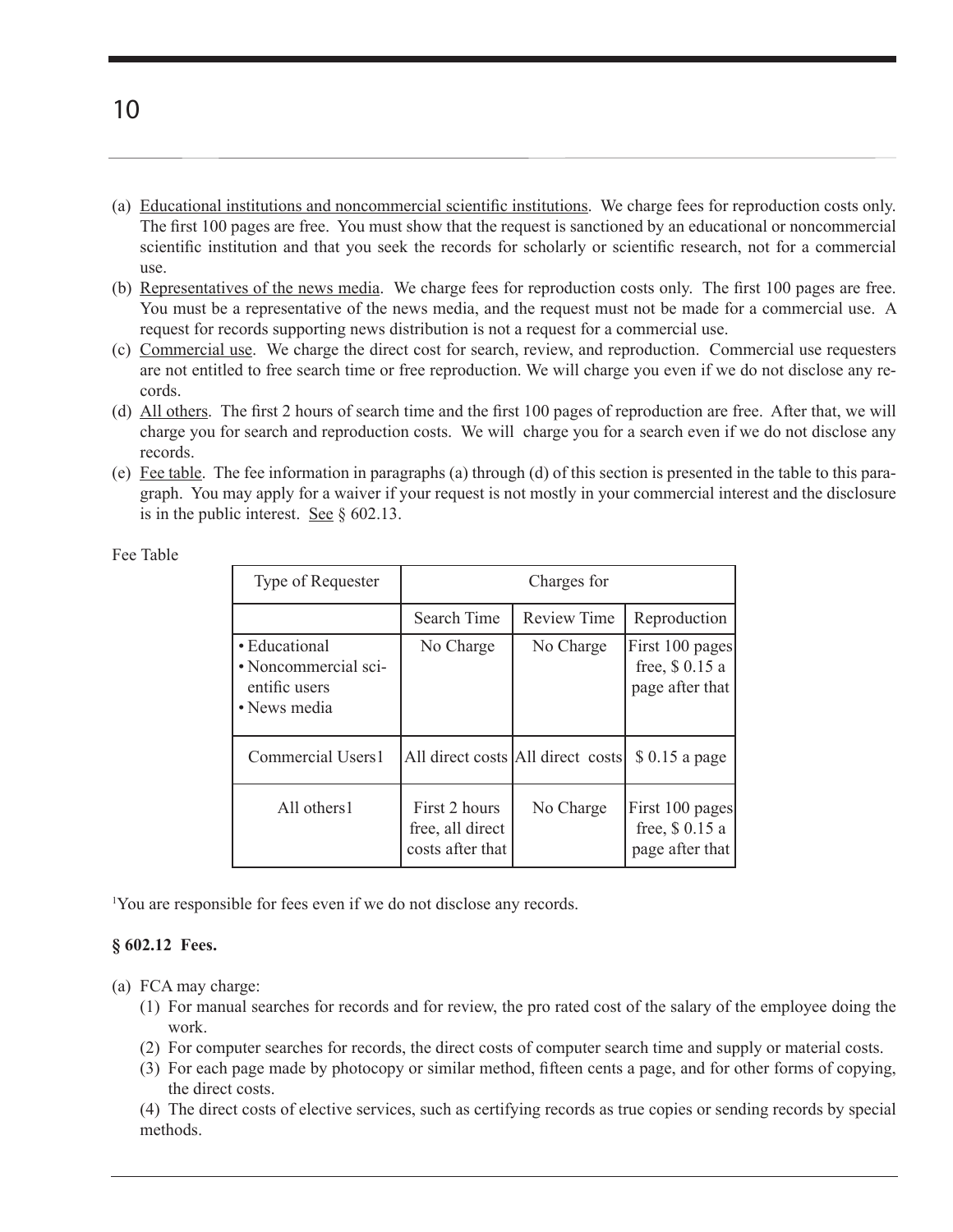- (b) We will not charge fees when total assessed fees are less than \$15.00.
- (c) You must pay by personal check, bank draft drawn on a United States bank, or postal money order made payable to the Treasury of the United States.
- (d) We treat a request about yourself under Privacy Act fee rules.
- (e) The information in paragraphs (a) and (b) of this section is presented in the table to this paragraph. Direct costs means the costs FCA incurs in searching for, reviewing, and reproducing documents to respond to a request. Direct costs include pro rated salary and reproduction costs. We will not charge fees when they total less than \$ 15.00.

| Type of Fee                     | Amount of Fee          |
|---------------------------------|------------------------|
| Manual Search and Review        | Pro rated Salary Costs |
| Computer Search                 | Direct Costs           |
| Photocopy                       | $$0.15$ a page         |
| <b>Other Reproduction Costs</b> | <b>Direct Costs</b>    |
| Elective Services               | Direct Costs           |

| Fee Amounts Table |  |  |
|-------------------|--|--|
|-------------------|--|--|

#### **§ 602.13 Fee waiver.**

We may waive or reduce fees if disclosure is not mostly in your commercial interest but, instead, is in the public interest because it will advance public understanding of the Federal government's operations or activities.

#### **§ 602.14 Advance payments—notice.**

- (a) If fees will be more than \$25.00 and you have not told us in advance that you will pay estimated fees, we will tell you the estimated amount and ask that you agree to pay it. Except as noted in this section, we will begin processing the FOIA request when we receive your agreement to pay.
- (b) If estimated fees exceed \$250.00 and you have a history of promptly paying fees charged for information requests, we may respond to your request based on your agreement to pay.
- (c) If estimated fees exceed \$250.00 and you have no history of paying fees, we may require you to pay in advance.
- (d) If you have previously failed to pay fees for information requests or paid them late, you must pay any fees still owed, plus interest calculated under § 602.15, and the estimated fees before we will respond to a new or a pending request.
- (e) If we require advance payment or an advance agreement to pay, we will not consider your request to be received and will not respond to it until you meet the requirement.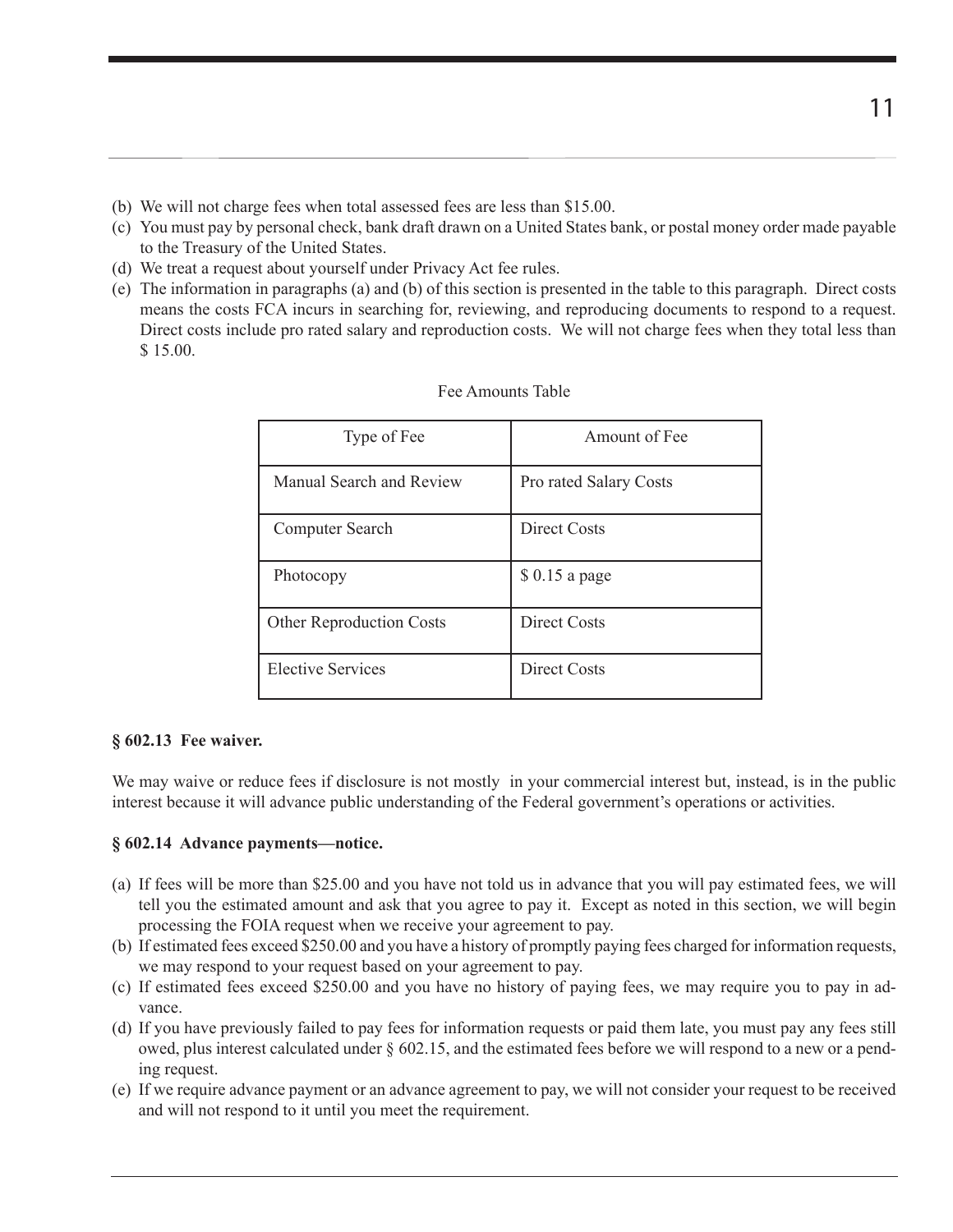## **§ 602.15 Interest on unpaid fees.**

If you fail to pay fees on time, FCA may charge you interest starting on the  $31<sup>st</sup>$  calendar day following the date we bill you. We will charge you interest at the rate allowed by law (31 U.S.C. 3717) on the billing date.

## **§ 602.16 Combining requests.**

You may not avoid paying fees by filing multiple requests at the same time. When FCA reasonably believes that you, alone or with others, are breaking down a request into a series of requests to avoid fees, we will combine the requests and charge accordingly. We will assume that multiple requests within a 30-day period have been made to avoid fees.

#### **Subpart D—Testimony and Production of Documents in Legal Proceedings in Which FCA is Not a Named Party**

§ 602.17 Policy.

- (a) The rules in this subpart preserve the confidentiality of FCA's documents and information, conserve employees' time for official duties, uphold fairness in litigation, and help the Chairman decide when to allow testimony and to produce documents. This subpart does not affect access to documents under the FOIA or the Privacy Act. See subpart B of this part and part 603 of this chapter.
- (b) Generally, we will not produce documents voluntarily and employees will not appear as witnesses voluntarily in any legal proceeding. However, in limited circumstances, the Chairman may allow the production of documents or testimony when the Chairman decides it would be in the best interest of FCA or the public. All privileged documents produced under this subpart remain our property. Any employee having information or privileged documents may disclose them only as allowed by the Chairman.

#### **§ 602.18 Definitions.**

Court means any entity conducting a legal proceeding.

Demand means any order, subpoena, or other legal process for testimony or documents.

Direct costs means FCA's costs to search for, review, and reproduce documents to respond to a request. Direct costs include the pro rated cost of the salary of the employee performing the work (based on the basic rate of pay plus 16 percent to cover benefits) and the cost of operating reproduction equipment.

Document means any record or other documentary materials, such as books, papers, maps, photographs, and machinereadable materials, regardless of physical form or characteristics (for example, electronic format) in our possession and control when we receive the request.

Employee means any present or former FCA employee, any present or former FCA Board Member, any former Federal Farm Credit Board member, any present or former FCA-appointed receiver or conservator, and any present or former agent or contractor.

FCA Counsel means the General Counsel, a Department of Justice attorney, or counsel authorized by FCA to act for the FCA or an employee.

General Counsel means the FCA's General Counsel or designee.

Legal proceeding means any administrative, civil, or criminal proceeding, including a discovery proceeding, before a court when FCA is not a named party and has not instituted the legal proceeding.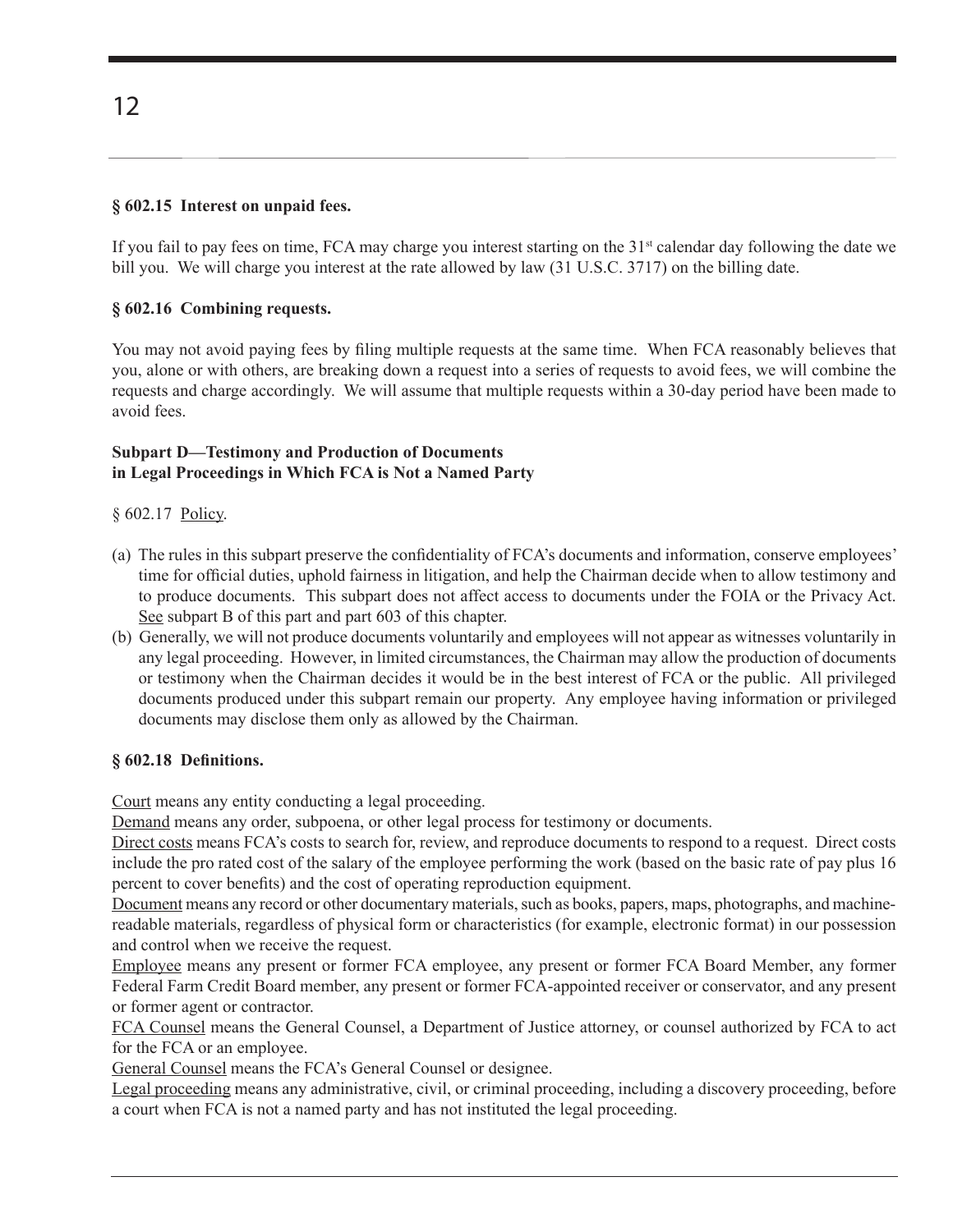### **§ 602.19 Request for testimony or production of documents.**

- (a) How to make and address a request. Your request for an employee's testimony about official matters or the production of documents must be in writing and addressed to the General Counsel, 1501 Farm Credit Drive, McLean, Virginia 22102-5090.
- (b) Your request must contain the following:
- (1) Title of the case;
- (2) Forum;
- (3) Your interest in the case;
- (4) Summary of the litigation issues;
- (5) Reasons for the request;
- (6) Why the confidential information is important; and
- (7) An explanation of why the testimony or document you want is not reasonably available from another source.

If you want testimony, you must also state how you intend to use the testimony, provide a subject matter summary of the requested testimony, and explain why a document could not be used instead.

(c) The General Counsel may ask you to limit your request to make it less burdensome or to give us information to help us decide if providing documents or testimony is in the public interest.

## **§ 602.20 Testimony of FCA employees.**

- (a) An employee may testify only as the Chairman approves in writing. Generally, an employee may testify only by deposition or written interrogatory. An employee may give only factual testimony and may not give opinion testimony.
- (b) If, in response to your request, the Chairman decides that an employee may testify, you must serve the employee with a subpoena under applicable Federal or State rules of procedure and at the same time send a copy of the subpoena by registered mail to the General Counsel.
- (c) Normally, depositions will be taken at the employee's office, at a time convenient to the employee and the FCA. FCA counsel may represent FCA's interests at the deposition.
- (d) If you request the deposition, you must give the General Counsel a copy of the deposition transcript at no charge.

## **§ 602.21 Production of FCA documents.**

- (a) An FCA employee may produce documents only as the Chairman allows.
- (b) Before we will release any documents, the requesting party must get an acceptable protective order from the court before which the action is pending that will preserve the confidentiality of the documents to be released.
- (c) On request, we may provide certified or authenticated copies of documents.

## **§ 602.22 Fees.**

- (a) For documents released under this subpart, FCA will charge:
	- (1) The direct costs of searching for responsive records, including the use of a computer, reviewing the records, and reproducing them. We also will charge for the direct costs of any other services and materials that we provide at your request.
	- (2) Fifteen cents a copy for each page made by photocopy or similar process.
	- (3) The direct costs for each certification or authentication of documents.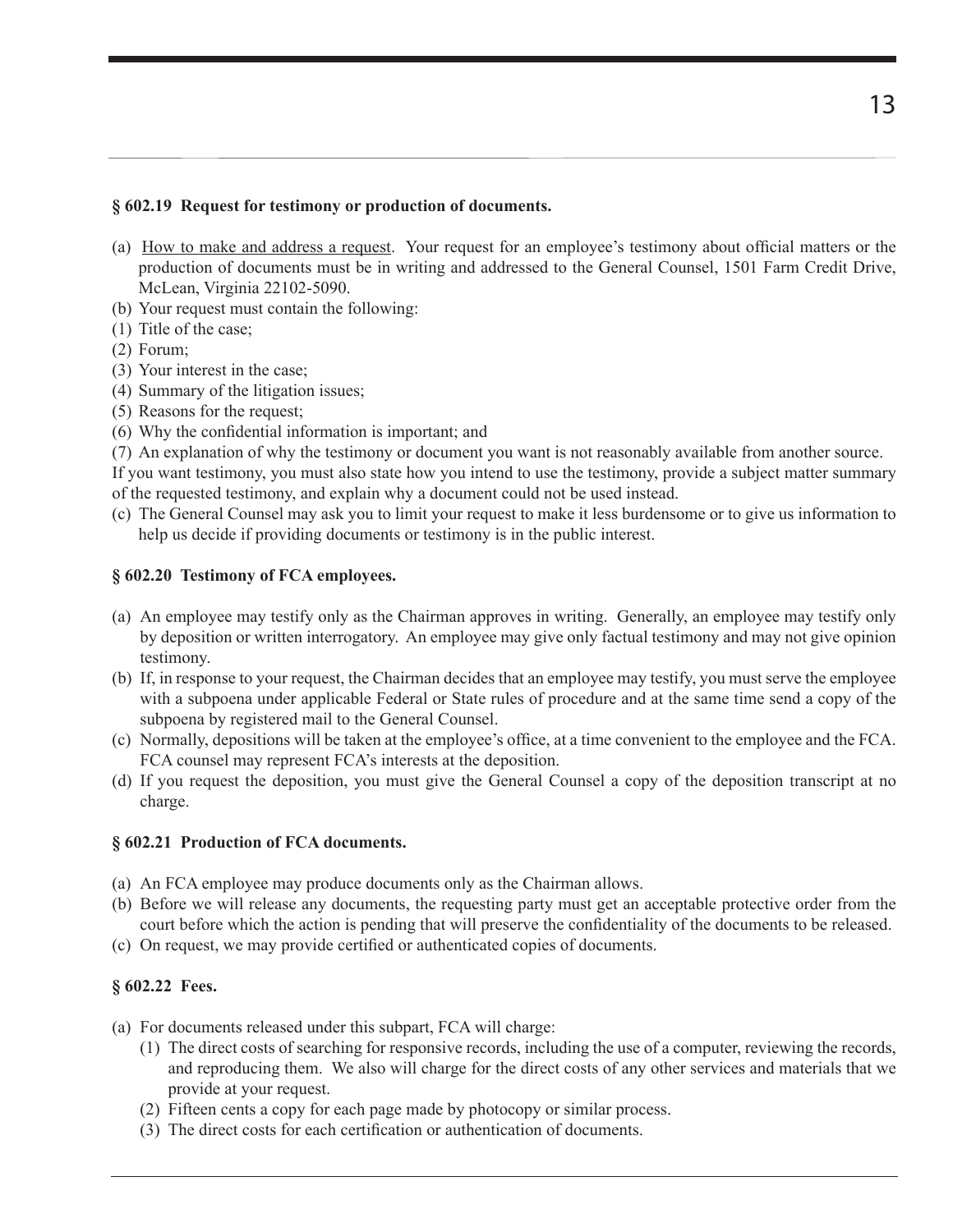(b) You must pay by personal check, bank draft drawn on a United States bank, or postal money order made payable to FCA. We will waive fees of \$15.00 or less. We will send the documents after we receive your payment.

#### **§ 602.23 Responses to demands served on FCA employees.**

- (a) An employee served with a demand or a subpoena in a legal proceeding must immediately tell the General Counsel of such service, the testimony or documents described in the demand, and all relevant facts.
- (b) When the Chairman does not allow testimony or production of documents, FCA Counsel will provide the regulations in this subpart to the party or court issuing the demand and explain that the employee may not testify or produce documents without the Chairman's prior approval.
- (c) If the court rules the employee must comply with the demand regardless of the Chairman's instructions not to do so, the employee must respectfully refuse to comply.
- (d) FCA's decision under this subpart to comply or not to comply with any demand is not a waiver, an assertion of privilege, or an objection based on relevance, technical deficiency, or any other ground. We may oppose any demand on any legal ground.

### **§ 602.24 Responses to demands served on non-FCA employees or entities.**

If you are not an employee and are served with a demand or a subpoena in a legal proceeding directing you to produce or testify about an FCA report of examination, other document created or adopted by FCA, or any related document, you must object and immediately tell the General Counsel of such service, the testimony or documents described in the demand, and all relevant facts. You also must object to the production of any documents on the basis that they are FCA's property and cannot be released without FCA's consent. You should tell the requester the production of documents or testimony must follow the procedures in this part.

#### **Subpart E—Release of Records in Public Rulemaking Files**

#### **§ 602.25 General.**

FCA has a public rulemaking file for each regulation. You may get copies of documents in the public rulemaking file by sending a written request to the Director, Regulation and Policy Division, Office of Policy and Analysis, Farm Credit Administration, 1501 Farm Credit Drive, McLean, Virginia 22102-5090. We will charge fifteen cents a copy for each page. We will waive fees of \$15.00 or less.

14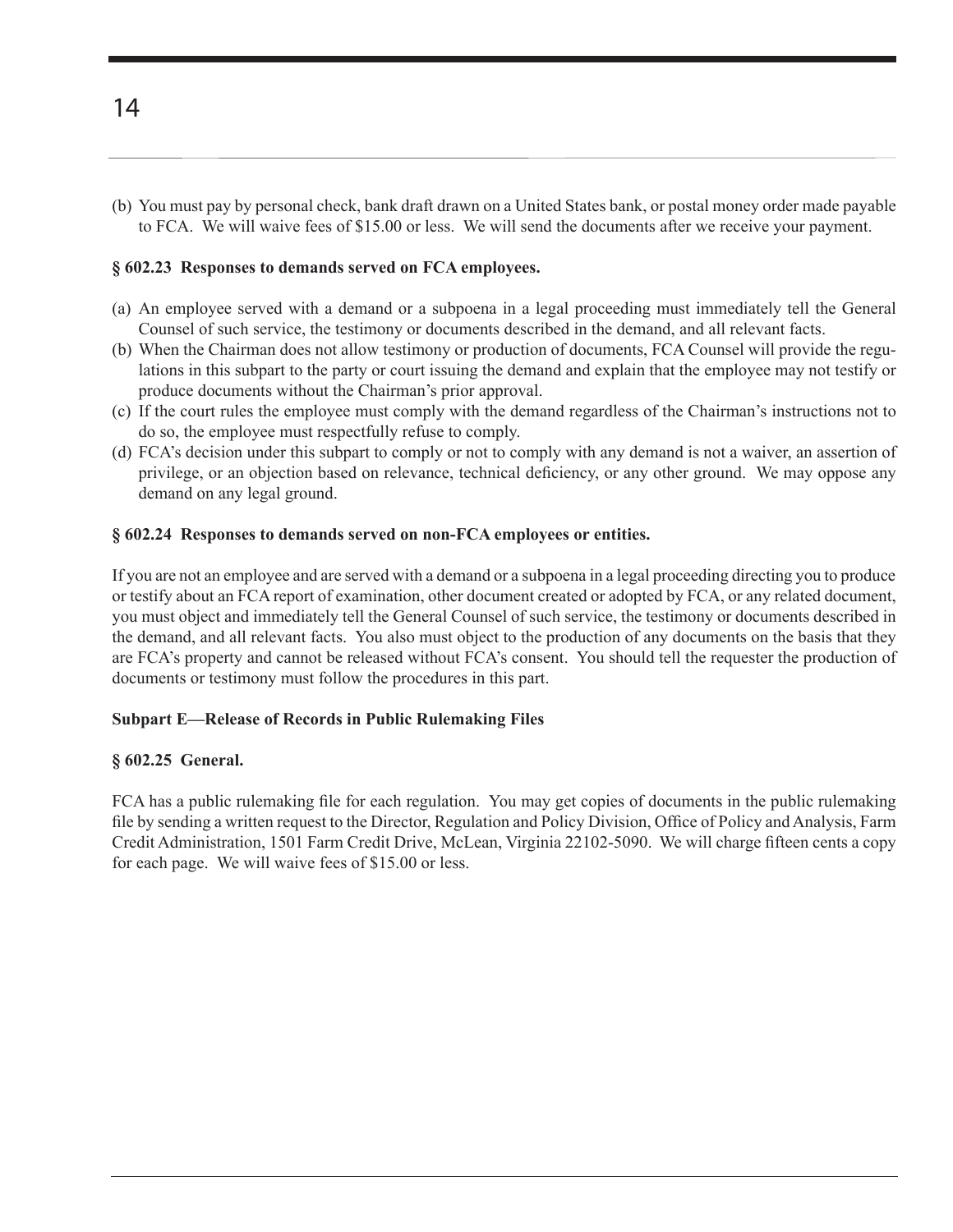Appendix II  $15$ 

#### **CURRENT INDEX**

- 1. FCA Handbook statutes and regulations (set fee charged)
- 2. FCA Examination Manual (set fee charged)
- 3. FCA Board Policy Statements
- 4. PPMs created after 11/1/96 that affect a member of the public (none at this time)
- 5. Final opinions (none at this time)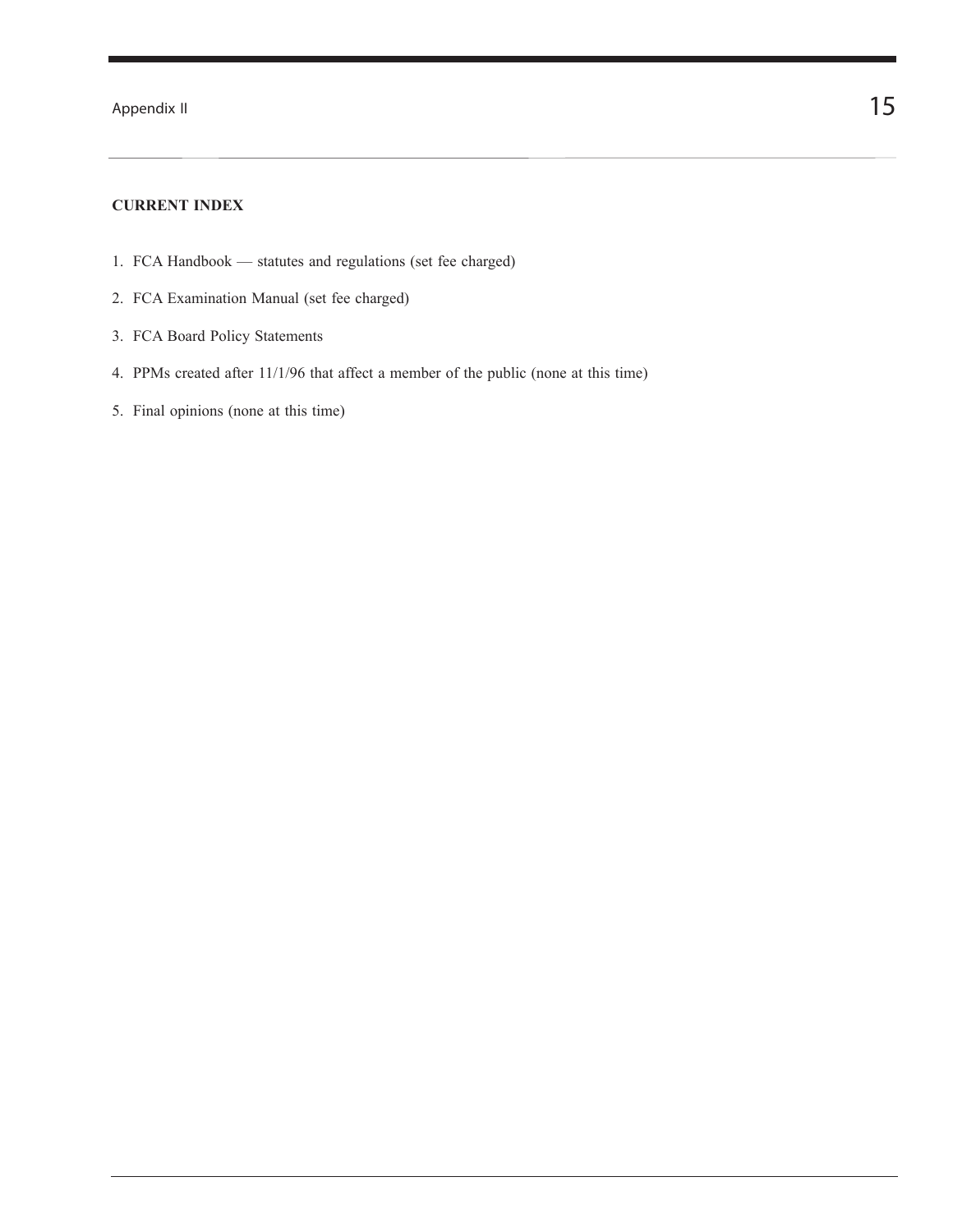## $16$  Appendix III

Type: Policy Statement FCA-PS-65 Release of Consolidated Reporting System Information Old/Additional ID: [NV-95-13; NV-05-01] (70 FR 71142, 11/25/2005)

Effective Date: 27-JAN-05

Effect on Previous Action: None. See 60 FR 15921, Mar. 28, 1995.

Source of Authority: 12 CFR Part 621, Subpart D; Freedom of Information Act, 5 U.S.C. § 552; 12 CFR Part 602; OMB Circular A-130 (Nov. 28, 2000).

#### THE FARM CREDIT ADMINISTRATION (FCA) BOARD HEREBY ADOPTS THE FOLLOWING POLICY STATEMENT:

Purpose: The FCA Board has adopted a policy to disclose reports of condition and performance (Call Reports) and any subsequent reports containing nonexempt information that are produced from the FCA's Consolidated Reporting System (CRS) [hereinafter nonexempt CRS reports]. For purposes of this policy, nonexempt CRS reports are defined as reports produced from the CRS containing information that has been routinely disclosed in Farm Credit System (System) institutions' quarterly and annual financial reports and filed with the FCA.

The nonexempt CRS reports include the Uniform Performance Report (UPR), Uniform Peer Performance Report (UPPR), Six-Quarter Trend Report, Six-Year Trend Report, and Institution Comparison Report. Under this policy, the Call Reports and subsequent reports for the institution that submitted the information will be available to that institution on the FCA Web site approximately 35 days after the end of a quarter or a fiscal year.

Objectives: The FCA facilitates the competitive delivery of financial services to agriculture while protecting the public, the taxpayer, and the investor. Consistent with that mission, the FCA endeavors to provide information to System institutions and to the public. Call Reports and other nonexempt CRS reports contain information of value to the Agency, the System, and the public that enables an evaluation of the financial condition of a System institution in comparison to its peers. This information will provide institutions with a succinct assessment of performance, in addition to that provided in the examination process. The FCA believes that implementation of this policy statement will enhance the FCA's information management activities in an efficient, effective, and economical manner consistent with OMB Circular A-130.

Operating Principles: Certain information reported to the Agency in compliance with Call Report instructions and not routinely disclosed by an institution, such as asset and liability repricing schedules or loan specific data, will continue to be exempt from disclosure and the FCA will not make it available under this policy statement.

Availability of Reports: All nonexempt CRS reports will be available within 45 days after the end of a quarter or a fiscal year free of charge on the FCA Web site.

The FCA often receives special requests for new reports containing nonexempt CRS information not produced from the CRS. Consistent with the Freedom of Information Act, the FCA will grant such special requests when the record is readily reproducible with reasonable efforts. We will assess fees to recover the direct costs of complying with the request, including the cost of collecting, processing, and disseminating the information. The FCA may grant a request for a fee waiver to an educational institution, a researcher, a governmental agency, a newspaper, and others, when the benefit derived from releasing the information exceeds the waived fee. Requests should be directed to the Office of Policy and Analysis.

Delegated Authority: The Director, Office of Policy and Analysis, in concurrence with the Director, Office of Examination, and the General Counsel, is responsible for implementing this policy statement, developing operating procedures, and assessing requests for fee waivers. Any of these responsibilities may be redelegated to appropriate staff in their respective offices.

Reporting Requirements: The Director, Office of Policy and Analysis, shall report annually to the Chief Executive Officer on the number of special requests for new reports containing nonexempt CRS information and fees received.

#### DATED THIS 27th DAY OF JANUARY, 2005

BY ORDER OF THE BOARD

Jeanette C. Brinkley, Secretary to the Board.